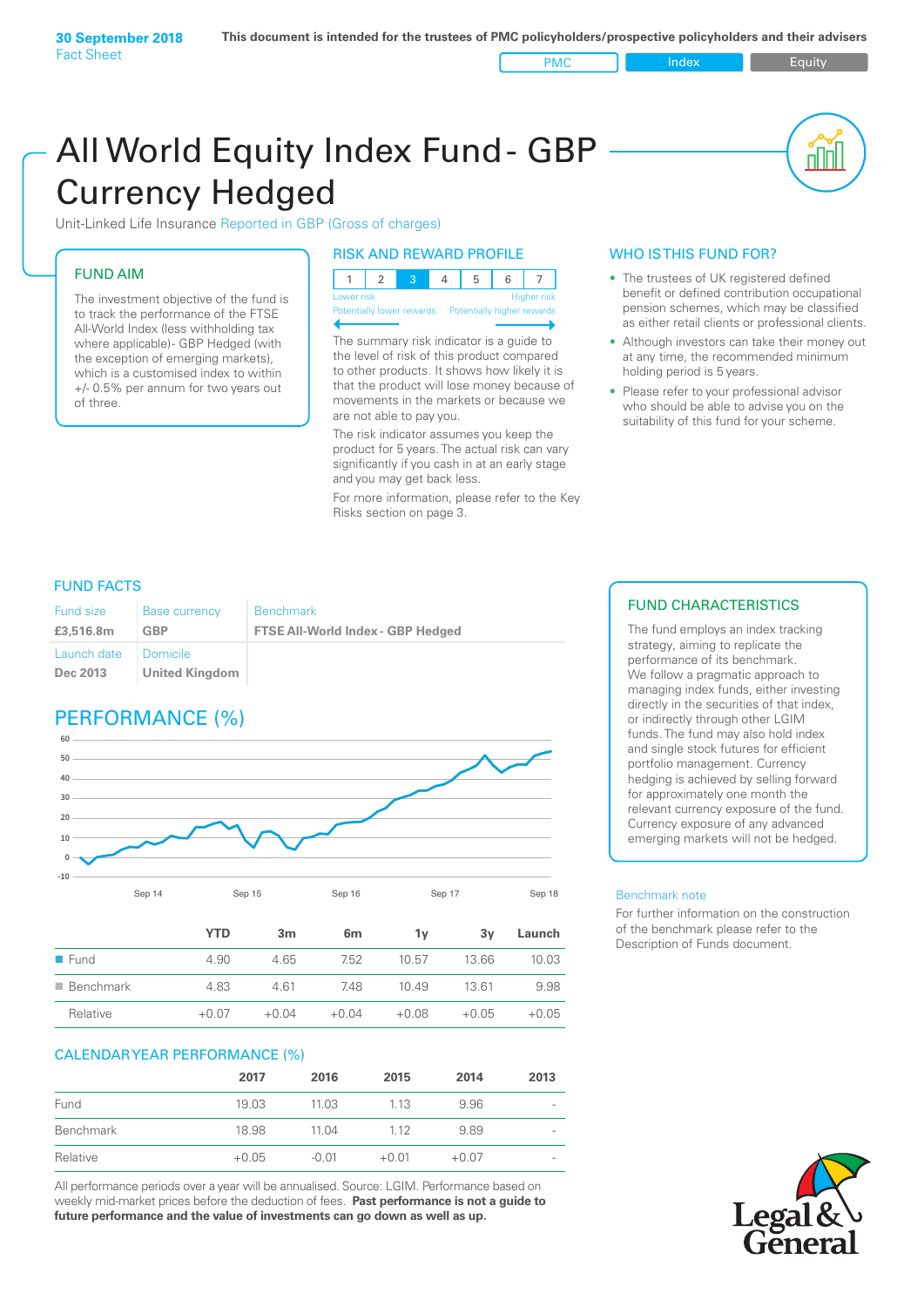# All World Equity Index Fund - GBP Currency Hedged

Unit-Linked Life Insurance Reported in GBP (Gross of charges)

# PORTFOLIO BREAKDOWN

All data source LGIM unless otherwise stated. Totals may not sum due to rounding. In order to minimise transaction costs, the Fund will not always own all the assets that constitute the index and on occasion it will own assets that are not in the index.



### SECTOR (%)

| $\blacksquare$ Financials  | 214  |
|----------------------------|------|
| ■ Technology               | 14.9 |
| $\blacksquare$ Industrials | 12.7 |
| ■ Consumer Goods           | 11.5 |
| ■ Consumer Services        | 11.2 |
| ■ Health Care              | 10.9 |
| $\Box$ Oil & Gas           | 6.4  |
| ■ Basic Materials          | 4.5  |
| $\blacksquare$ Utilities   | 2.9  |
| $\Box$ Other               | 3.8  |
|                            |      |

# MARKET CAPITALISATION (%) TOP 10 HOLDINGS (%)

| $\blacksquare$ Large | 95.2 |
|----------------------|------|
| $\blacksquare$ Mid   | 4 N  |
| $\blacksquare$ Small | 0.0  |
| $\blacksquare$ Micro | n n  |
| Cash and Equivalents | 0 S  |

■ Top 10 holdings 11.8% Rest of portfolio 88.2%

| Apple Inc               | 2.2 |
|-------------------------|-----|
| Microsoft Corp          | 18  |
| Amazon.Com              | 1.6 |
| Alphabet                | 15  |
| Berkshire Hathaway      | O 9 |
| JPMorgan Chase & Co     | 0 S |
| Facebook                | 08  |
| Johnson & Johnson       | 0 S |
| Exxon Mobil Corporation | 08  |
| <b>Bank of America</b>  |     |
|                         |     |

### REGION (%)

| North America                 | 56.9 |
|-------------------------------|------|
| Europe (ex UK)                | 141  |
| <b>World Emerging Markets</b> | 94   |
| Japan                         | 84   |
| UK (World)                    | 56   |
| Asia Pac ex Japan Dev         | 54   |
| Middle East/Africa Dev        | 02   |
|                               |      |



The Index Fund Management team comprises 25 fund managers, supported by two analysts. Management oversight is provided by the Global Head of Index Funds. The team has average industry experience of 15 years, of which seven years has been at LGIM, and is focused on achieving the equally important objectives of close tracking and maximising returns.